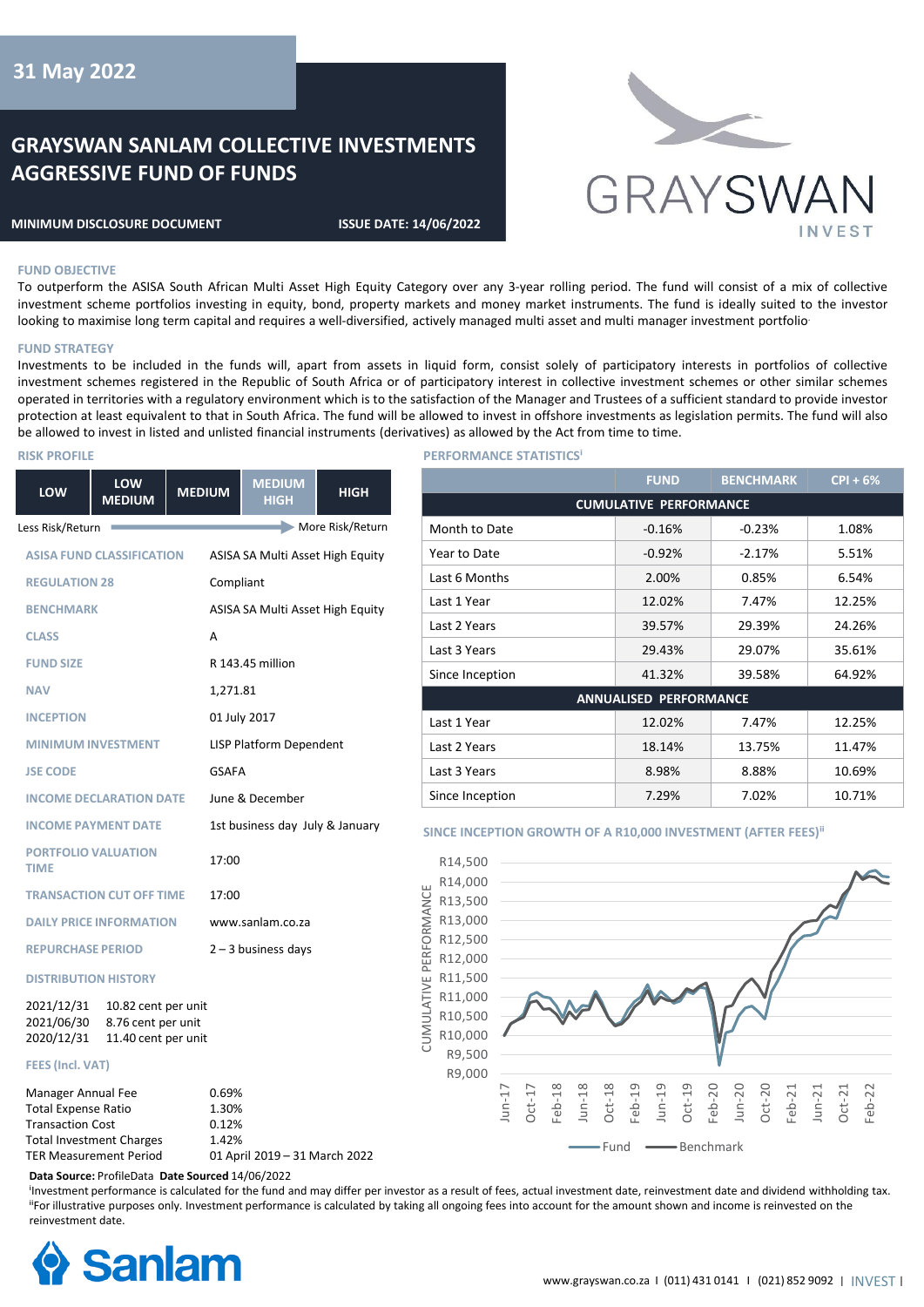# **GRAYSWAN SANLAM COLLECTIVE INVESTMENTS AGGRESSIVE FUND OF FUNDS**

**ASSET CLASS ALLOCATION**

Local Cash 5.75% Local Fixed Income 21.01% Local Equities 39.93% Local Listed Property 3.47% Foreign Fixed Income 5.83% Foreign Equities 23.76% Foreign Listed Property **COMENT CONTROLLY** 0.25% Total 100.0%



### **MINIMUM DISCLOSURE DOCUMENT ISSUE DATE: 14/06/2022**

## **ASSET ALLOCATION SINCE INCEPTION RISK STATISTICS i**

|                           | <b>FUND</b> | <b>BENCHMARK</b> | $CPI + 6%$ |
|---------------------------|-------------|------------------|------------|
| <b>Standard Deviation</b> | 10.84%      | 9.34%            | 1.22%      |
| Sharpe Ratio (Rf: STeFI)  | 0.12        | 0.11             | 3.90       |
| Maximum Drawdown          | $-18.63%$   | $-13.70%$        | $-0.16%$   |
| Best 36 Months Period     | 10.16%      | 10.86%           | 10.47%     |
| Worst 36 Months Period    | $-2.14%$    | 0.25%            | 9.59%      |

#### **SINCE INCEPTION SCATTER PLOT (AFTER FEES)<sup>ii</sup>**



### **TOP TEN HOLDINGS**

| <b>FUND MANAGER</b>                       | <b>ALLOCATION</b> |
|-------------------------------------------|-------------------|
| Stanlib Bond Fund                         | 18.03%            |
| Satrix Capped SWIX ALSI Fund              | 17.34%            |
| Satrix Top 40 Fund                        | 11.25%            |
| Coronation Top 20 Fund                    | 11.01%            |
| Satrix MSCI World Index Fund              | 5.55%             |
| Old Mutual MSCI World ESG Index Tracker   | 5.54%             |
| Coronation Global Strategic USD Income FF | 4.60%             |
| Stanlib US Dollar Currency FoF            | 3.32%             |
| Grayswan SCI Worldwide Flexible Fund      | 2.46%             |
| 1nvest Global Government Bond Index       | 2.41%             |

### **Portfolio date**: 31/05/2022

| <b>FUND MANAGERS</b>                                                                     |                       |                                                                                                                                             |                                                                                                                                                                                                                 |  |  |
|------------------------------------------------------------------------------------------|-----------------------|---------------------------------------------------------------------------------------------------------------------------------------------|-----------------------------------------------------------------------------------------------------------------------------------------------------------------------------------------------------------------|--|--|
| <b>LOCAL EQUITY</b>                                                                      | <b>LOCAL PROPERTY</b> | <b>LOCAL INTEREST BEARING</b>                                                                                                               | <b>OFFSHORE</b>                                                                                                                                                                                                 |  |  |
| A3AX<br><b>CORONATION</b><br><b>TRUST IS EARNED™</b><br><b>FAIRTREE</b><br><b>SATRIX</b> | <b>SATRIX</b>         | <b>CORONATION</b><br><b>TRUST IS EARNED</b> <sup>19</sup><br><b>FAIRTREE</b><br>Prescient<br><b>INVESTMENT MANAGEMENT</b><br><b>STANLIB</b> | CATALYST<br>FUND MANAGERS<br>$ + $<br>CORONATION <b>12</b><br><b>TRUST IS EARNED"</b><br><b>FAIRTREE</b><br><b>NEDGROUP</b><br>INVESTMENTS<br>OLDMUTUAL<br><b><i><u></u></i></b> <i>f</i> bis<br><b>STANLIB</b> |  |  |

#### **Data Source:** ProfileData **Date Sourced** 14/06/2022

<sup>I</sup>Investment performance is calculated for the fund and may differ per investor as a result of fees, actual investment date, reinvestment date and dividend withholding tax. "For illustrative purposes only. Investment performance is calculated by taking all ongoing fees into account for the amount shown and income is reinvested on the reinvestment date.

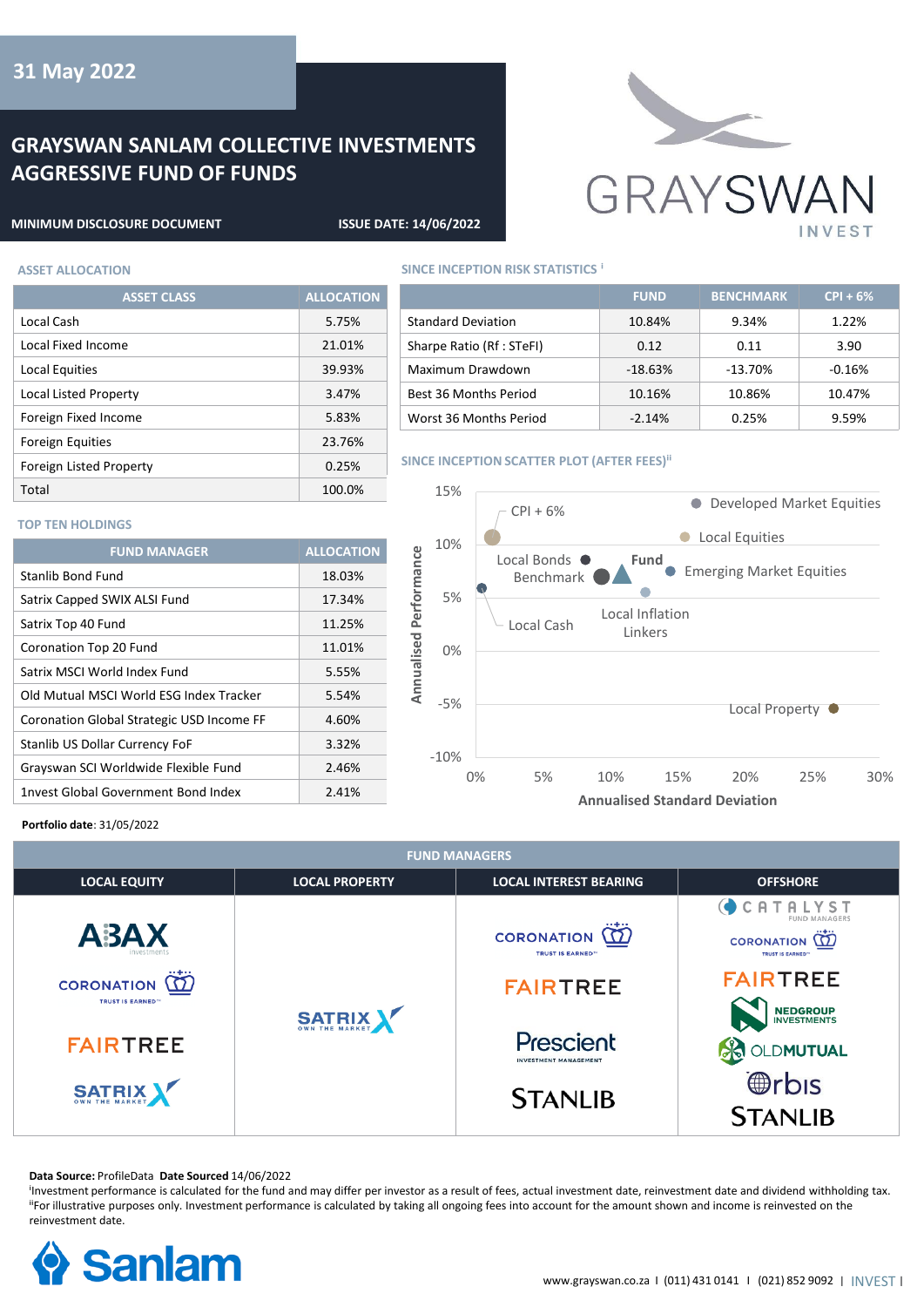## **GRAYSWAN SANLAM COLLECTIVE INVESTMENTS AGGRESSIVE FUND OF FUNDS**





## **THE FUND MANAGERS**

Our range of SCI GraySwan Unit Trusts are co-managed by Gregoire Theron and Duncan Theron. They have been working together for in excess of 19 years as a dynamic and cohesive decision-making unit. They are supported by our highly experienced team of investment analysts. Our investment team boasts more than 100 years of investment experience.



**GREGOIRE THERON** Chief Investment Officer

As Chief Investment Officer, Gregoire leads the GraySwan Investment Team with regards to our high conviction investment strategy, asset allocation and proprietary investment manager research. Gregoire has 19 years investment experience, of which 14 years as an investment consultant and wealth manager and 5 years in offshore alternative investment management.



**DUNCAN THERON** Co-Portfolio Manager

As Co-Portfolio manager to our range of SCI GraySwan Unit Trusts, Duncan has consulted to and managed many of the largest and most prestigious institutional investors' monies in South Africa. Duncan has 24 years investment experience, of which 19 years as an investment consultant and wealth manager and 5 years in offshore alternative investment management.